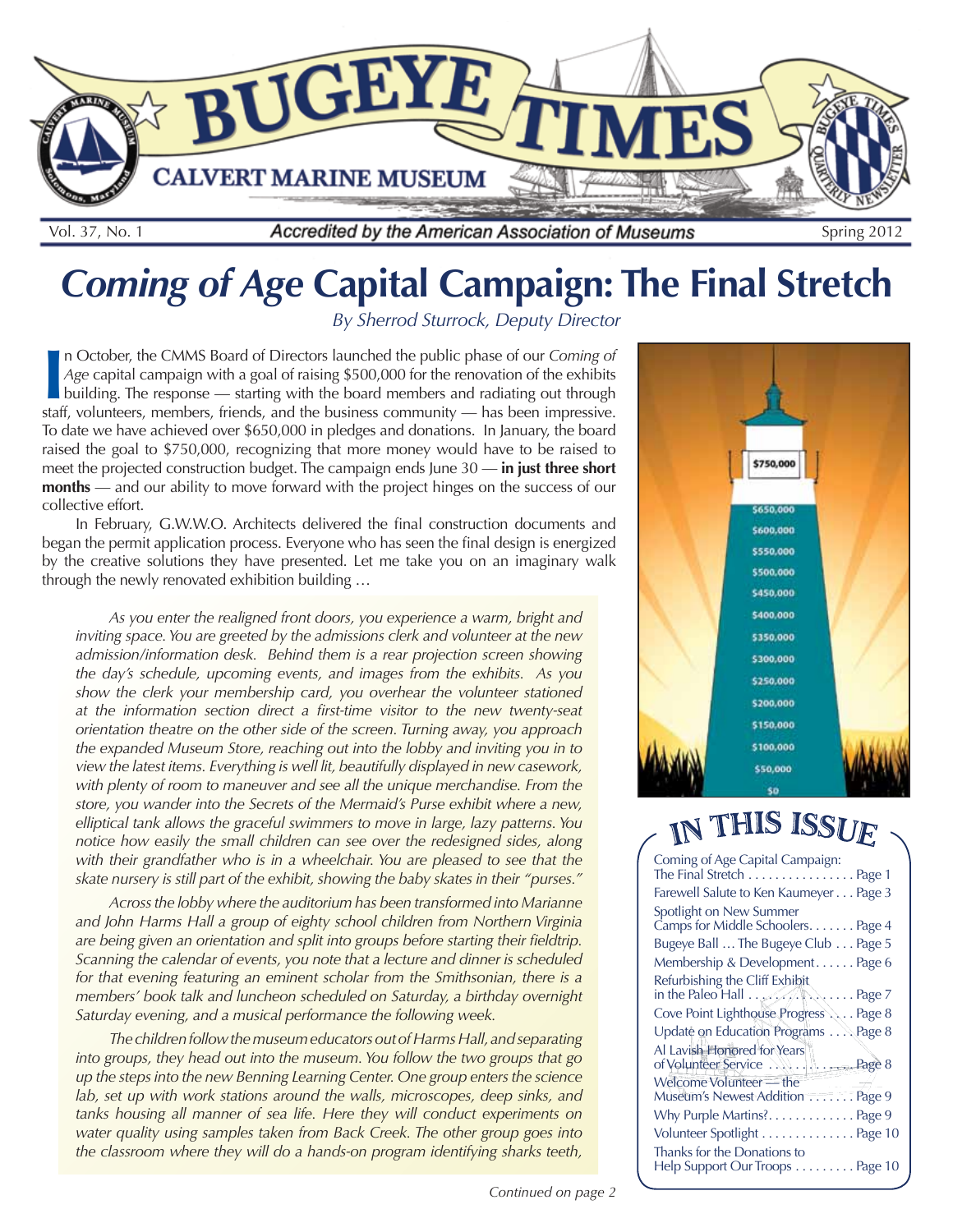### *Coming of Age* **Capital Campaign: The Final Stretch (Continued from page 1)**



*Tri-County Community Bank officials Diane Hicks and Don Parsons (at right) presented a check for the campaign to director Doug Alves Jr. and deputy director Sherrod Sturrock (at left).*

**CMM photo by Robert Hurry**

*graphing what they find, and suggesting what these findings mean. Across the hall in the Wieck Technology Lab, a distance learning program is in progress with a 4th grade class in Colorado, learning about Captain John Smith's exploration of the Chesapeake Bay in 1608.* 

You follow the newly constructed hallway, lined *with student artworks inspired by their visit to the museum, and walk down to the permanent exhibit hall. Here a large, suspended scrim invites you to enter and explore the world of the Chesapeake through three different, but interconnected themes, graphically showing the story that the exhibits will tell as you move through the galleries. And now you move into the gallery space and delve into the ancient world of the Miocene.*

It's a very tantalizing prospect and one that is long overdue. The exhibition building was completed in 1989, and other than normal maintenance and the installation and updating of exhibits, nothing has been done to the building in the intervening twenty-three years. Since we began keeping records in 1991, our annual visitation has grown over 91% to over 75,000 people in 2011. Educational programming has also expanded greatly since those early years, and last year we served over 22,000 people with a rich selection of

educational programs for all ages. As we have said before, we are not "building so they will come" — they are here, and we need to respond.

A tough economic climate is always a challenging environment for launching a capital campaign for new construction. But because we are working within our existing footprint, and maximizing use of existing space to enhance and expand our ability to serve the public, we believe that this is a conservative and reasonable approach that will yield a high return on investment for Calvert County.

most important of all, keep coming and sharing your time and your ideas; keep bringing **Table of Gifts Achieved**  your family and friends … because that's what we're here for. *Thank you.* Please help push us over the finish line: talk us up to your friends and family; "like" us on Facebook and invite your friends to do the same; encourage others to support the effort; and make a donation to help us close the \$100,000 gap before June 30. Just visit our website, **http://www.calvertmarinemuseum.com/donate/donation-capitol.php**. And

| <b>Table of Gifts Achieved</b> |                   |           |                            |                           |                   |              | Goal:<br>\$750,000  |  |
|--------------------------------|-------------------|-----------|----------------------------|---------------------------|-------------------|--------------|---------------------|--|
| <b>Gifts Needed</b>            |                   |           |                            | <b>Gifts Achieved</b>     |                   |              |                     |  |
| Number of<br><b>Gifts</b>      | Amount of<br>Gift | Total     | <b>Cumulative</b><br>Total | Number of<br><b>Gifts</b> | Amount of<br>Gift | <b>Total</b> | Cumulative<br>Total |  |
| $\overline{2}$                 | \$100,000         | \$200,000 | \$200,000                  | $\overline{2}$            | \$100,000         | \$250,000    | \$250,000           |  |
| $\overline{2}$                 | \$50,000          | \$100,000 | \$300,000                  | $\overline{2}$            | $$50,000+$        | \$100,000    | \$350,000           |  |
| 6                              | \$25,000          | \$150,000 | \$450,000                  | $\overline{2}$            | $$20,000+$        | \$46,569     | \$396,569           |  |
| 11                             | \$10,000          | \$110,000 | \$560,000                  | 13                        | $$10,000+$        | \$142,000    | \$538,569           |  |
| 20                             | \$5,000           | \$100,000 | \$660,000                  | 5                         | $$5,000+$         | \$26,678     | \$565,247           |  |
| 40                             | \$1,000           | \$40,000  | \$700,000                  | 27                        | $$1,000+$         | \$43,250     | \$608,497           |  |
| Many                           | < 1,000           | \$50,000  | \$750,000                  | 146                       | < 1.000           | \$16,750     | \$625,247           |  |
|                                |                   |           |                            |                           |                   |              | 2/29/12             |  |



Quarterly Newsletter of the Calvert Marine Museum (A Division of Calvert County Government) and the Calvert Marine Museum Society, Inc.

(ISSN 0887-651X) **C. Douglass Alves Jr.,** *Director* **Sherrod Sturrock,** *Deputy Director*

**Paul L. Berry,** *Editor Other contributor to this issue:* Vanessa Gill

Sherry Reid Lisa Howard

The bugeye was the traditional sailing craft of the Bay, and was built in all its glory at Solomons, the *"Bugeye Capital of the World."* Membership dues are used to fund special museum projects, programs, and printing of this newsletter. Address comments and membership applications to:

> Calvert Marine Museum Society, Inc. P.O. Box 97 Solomons, MD 20688-0097 410-320-2042 FAX 410-326-6691 TDD 410-535-6355 Museum Store: 410-326-2750

#### **www.calvertmarinemuseum.com**

Layout by Stuller Designs

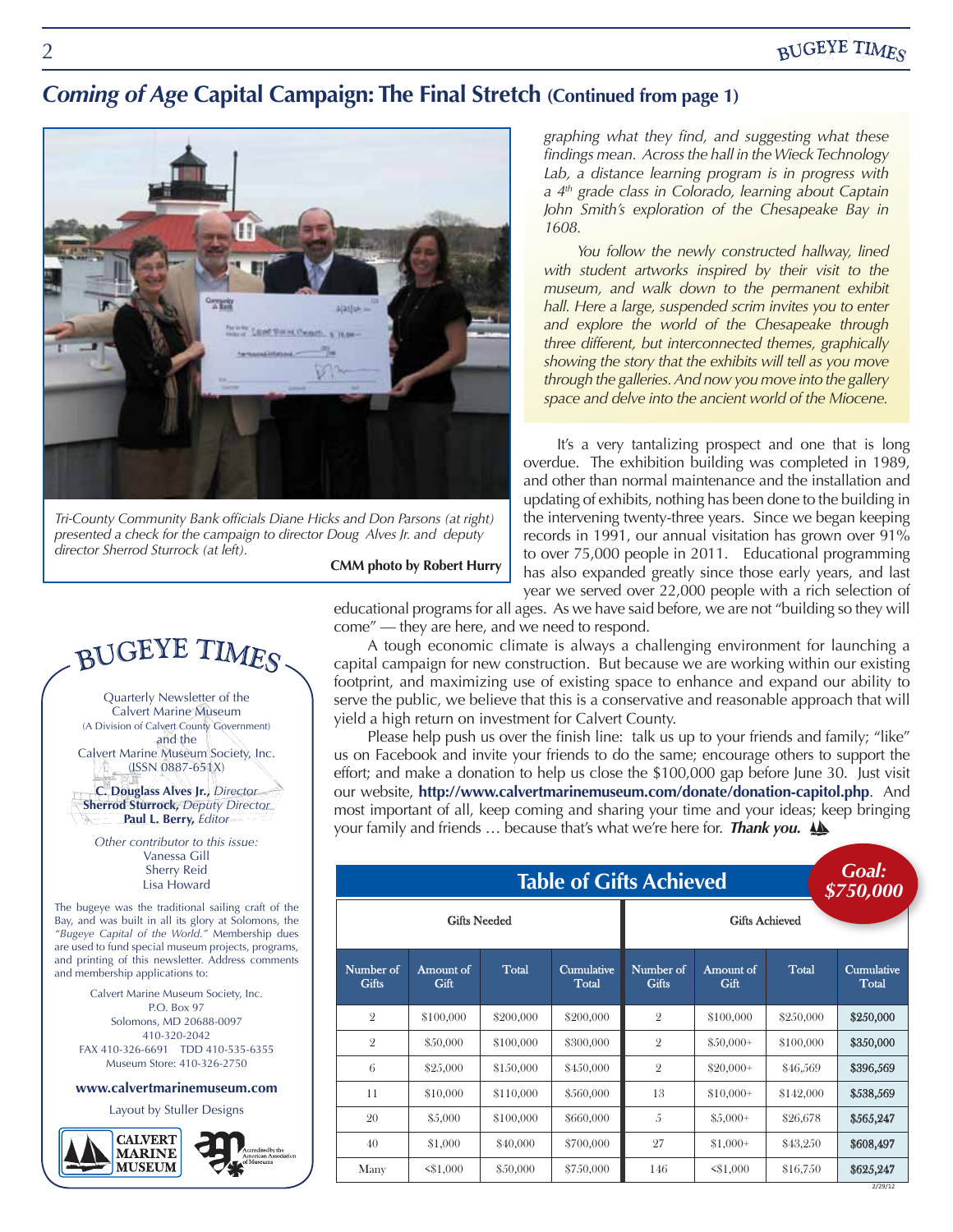#### SPRING 2012 3

# *FAREWELL SALUTE TO KEN KAUMEYER*

#### *By Sherrod Sturrock*

If you've spotted a skinny guy with a tattered baseball cap and a large grizzled mustache walking around the grounds, or cycling in Solomons, or heading out to the bay in a boat, you've seen Kenny Kaumeyer — our erstwhile curator for estuarine biology.

Ken is retiring after almost twentyfour years with the museum. Ken is the first and only curator in that area, having been hired when the exhibit was under construction. He was involved in every facet of the exhibit's development and knows every valve, tank, and pump intimately. As Ken putters off into the sunset, we pause to celebrate the contributions he has made to the Calvert Marine Museum during his long and storied career with us.

In 1979, Ken began his association with CMM by sending then-director Ralph Eshelman a letter outlining his ideas for the fledgling museum. It was an audacious thing to do, but Ralph always appreciated the bold move. He called Kenny and said, "I don't know who you are, but I'd like to meet you." (Actually he said it more colorfully than that, but this is a family newsletter.) They met, and talked, and some of Ken's ideas made their way into the early planning for the Estuarium. When Ralph asked what his interest was, he replied, "I'm trying to convince you to hire me." Audacious indeed, and prescient as well.



*Ken Kaumeyer enjoys a story from long-time aquarist Laura Magdeburger.* **CMM photo by Bob Hall**

approach, we were finally allowed to purchase the boat. Ken has many more such stories and can entertain you for hours threading

them together. When asked what he liked best about this job, he answered immediately. "I love coming up with an idea, designing it, figuring out how to build it, and then making it work. I always found that enormously rewarding." Not surprisingly, it was the early years that brought that grin of satisfaction to his face — so many exciting challenges and thorny problems to engage his agile mind. Another high point was the construction of the otter exhibit, which opened in 1994. Ken served as the general contractor, overseeing the construction as well as the otter husbandry. By this time, Ken had three aquarists working with him. When the young otters arrived, they didn't know how to swim, having been raised in captivity without a mother to teach them. The aquarist in charge kept trying to coax them into the water, but with the opening date looming, immediate action was called for. The intrepid Ken took a broom and went into the enclosure with the otters and swept them into the water. He said "They were out of there like a shot, furious and charging me as I tried to back out of the exhibit using the broom to

Ken spent the next eight years working for the Maryland Department of Natural Resources "pushing paper" as he put it, and commuting from his home on St. Leonard Creek to Annapolis. For a guy who thrives on action and challenges, it was miserable. So when Calvert County government opened up a couple of new job opportunities he applied for both of them. The first was a county environmental planner with the Department of Planning and Zoning. The second was curator for estuarine biology with the museum. He was offered both jobs, but having had his fill of desk work, enthusiastically accepted the curator position. Hired in 1988, he has never looked back.

When Ken initially saw his new domain, the walls were up with gaping holes where the tanks would go — that was about it. As he studied the plans, he quickly saw problems. Public Works was overseeing the construction and planned to install unsupported square polyethylene tanks to hold the hundreds of gallons of water for the fish tanks. Ken knew they would collapse under the pressure, but was unable to convince the then director of public works that this was the case, despite getting a second opinion from an outside engineer. Desperate to stop what he knew would result in disaster he took matters into his own hands,

applying a chainsaw to the tanks to make sure that they would not be installed. That ended that discussion and the correct tanks went in. It's a radical story, and it illustrates the lengths to which Ken would go to do the job the way he thinks it should be done.

> The Estuarium opened in 1992 with only Ken and one aquarist on staff. As the Estuarium developed, Ken encountered many challenges — some coming from "up the road" as we euphemistically refer to Prince Frederick. As a county museum, our purchases go through the normal government purchase order process. Ken related that when he sent in a purchase order for 100 pair of No Nonsense nude panty hose, the call from Finance was predictable. These, he patiently explained, are used to contain carbon and filter water going through the hoses. He picked nude because he thought it would have less dye. The ladies in Finance got a big laugh out of that one. There was also a struggle spanning several years to get the county to purchase a boat that could be used to collect fish for the exhibit. The finance director at the time was heard to say, "We are not buying a pleasure boat so Kenny Kaumeyer can cruise around the bay on county time!" After patient and persistent reasoning that the Estuarium needed fish and collecting them was the most economical and sustainable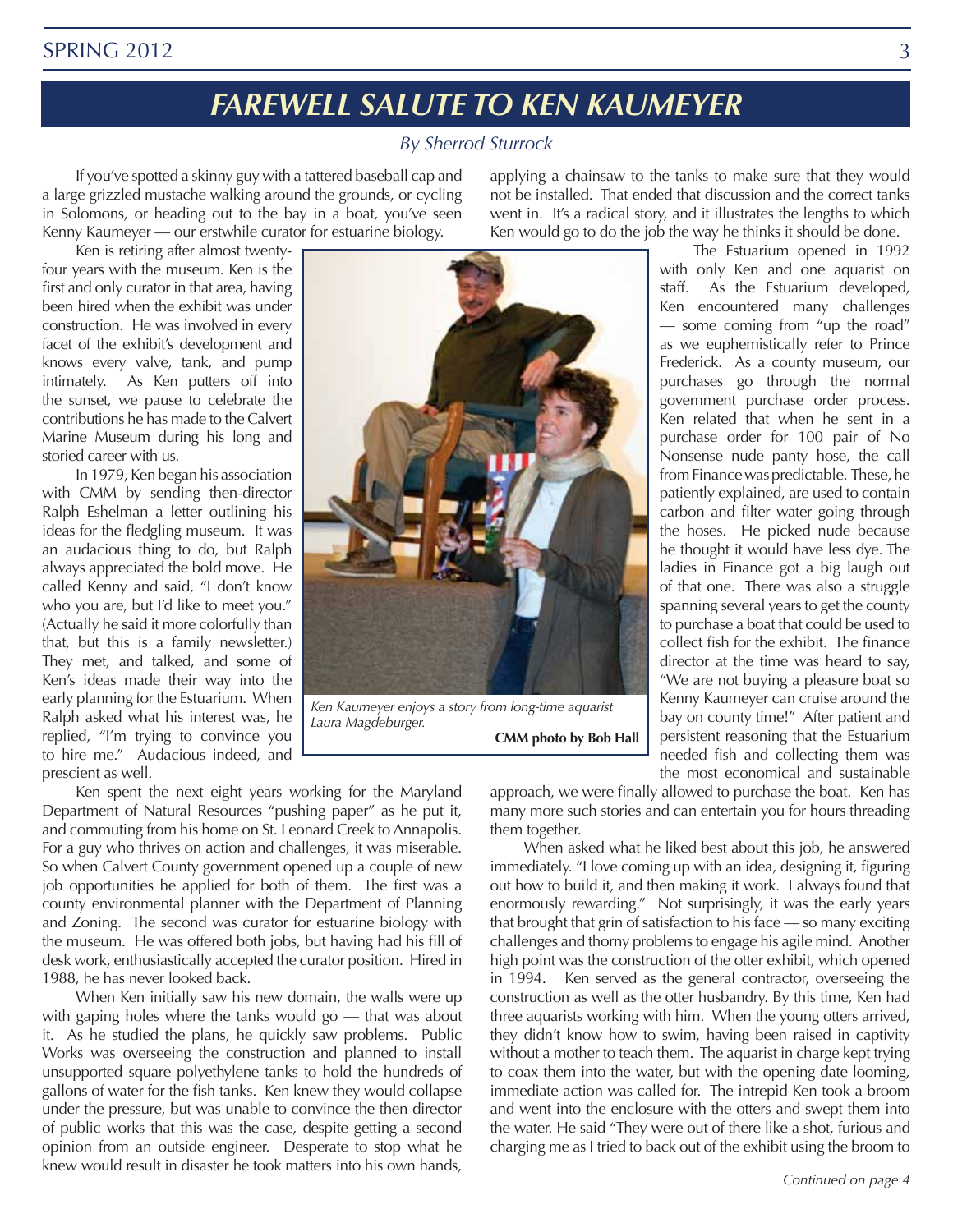### **Farewell Salute to Ken Kaumeyer (Continued from page 3)**

hold them at bay. I really thought they might take a chunk out of my ankle that day. But after that, they were swimming. It worked!" said with a wicked gleam in his eye. As an aside, he was named county employee of the year in 1994 for his extraordinary efforts on this project.

Other milestone projects in the Estuarium include the "Atlantic Sturgeon" temporary exhibit, which opened in 1999, and the "Secrets of the Mermaid's Purse" skates and rays exhibit in 2004. More recently, he and the aquarists successfully got jellyfish to breed in captivity so that we can keep them year 'round (*Bugeye Times*, Fall 2009).Another long-term project that Ken has taken particular pride in was the restoration of the salt marsh. It took him seven years to get rid of the phragmites and bring back the natural diversity. We will need to deputize a new phragmites agent to make sure they don't sneak back!

And he does buildings, too. When it became obvious that the aquarists needed office space and more work area, he helped design the floor plan for an addition to the Exhibition Building that was completed in 2000. And just last year Ken proposed a solution to the Sisyphean problem of unloading hundreds of pounds of salt used to create the proper salinity levels in the tanks and lugging them back to the Estuarium for storage. He proposed adding a small shed onto the building, worked with Jim Langley to design it, kept after the project until it was completed. We now have a new salt shed, a road leading to it, and a back hoe for unloading — no more pulled muscles and strained backs!

What's next for our intrepid traveler? "Home projects" he says. All the things he hasn't had time to do over the past twenty-



*Ken Kaumeyer with gift half-model carved by Skip Edwards.* **CMM photo by Bob Hall**

four years — like build a garage to house his impressive collection of old engines, repaint the house, build a retaining wall to stop the erosion caused by sea level rise — the list is an impressive one. "And," he muses, "I might even have time to read again. I used to really enjoy reading."

We know that whatever you do, you will be busy and productive and looking for that next big challenge. We wish you well and hope you will always consider this your museum home.

## **Spotlight on New Summer Camps for Middle Schoolers**

CMM Education staff is very excited about these two new summer camp experiences for middle school students. Both camps give kids an opportunity to work in the field working with professionals. For fees and registration details, please visit our website **http://www.calvertmarinemuseum.com/education/ education-youth-summer-camps.php**.

#### *Environmental Institute* **July 30 – August 3, 9:00 a.m. – 3:00 p.m.**

#### *Calvert Marine Museum/ Chesapeake Biological Laboratory.*

The Environmental Institute is designed for young people who have a strong curiosity about the natural environment and want to learn more through hands-on experience. The Calvert Marine Museum, Chesapeake Biological Laboratory (CBL), and Cove Point Natural Heritage Trust are teaming up to offer this exceptional opportunity. Participants will talk with CBL scientists who have collected base data on the Patuxent River and Chesapeake Bay for decades. They will review the trends, and then do water sampling and analysis to see how their results match up. Using the recent tropical storm Lee as a case study, they will work in teams to do research and fieldwork to learn about the causes and consequences of the dramatic change that affected in the Chesapeake Bay. They will map the shoreline from aboard the *Wm. B. Tennison* and visit a shoreline restoration project and a living shoreline. The institute will conclude with team presentations for friends, parents, and colleagues about their findings.The tuition for this exceptional experience is subsidized by a grant from the Cove Point Natural Heritage Trust. The Environmental Institute is based on a competitive application process limited to twelve (12) participants.

#### *Jr. Docent Boot Camp*

#### **August 6 – August 10,** *by invitation only.*

The Jr. Docent Boot Camp was initiated last summer, and the first cohort is now in their second year of training. This program requires a two-year commitment from middle school students to learn how to become museum docents. The program kicks off with a weeklong "boot camp" where new recruits are initiated into the behind-the-scenes workings of a museum. Throughout the following year, they volunteer to support special events and public programs at the museum, and are given new training opportunities. Boot Camp veterans also assist in the boot camp training for the new cohort. It's a great way to earn community service hours, learn about career opportunities, and get involved with lots of fun activities. Information and forms are on the web site. If you want to discuss this opportunity, call Mindy Quinn at 410-326-2042 ext. 45.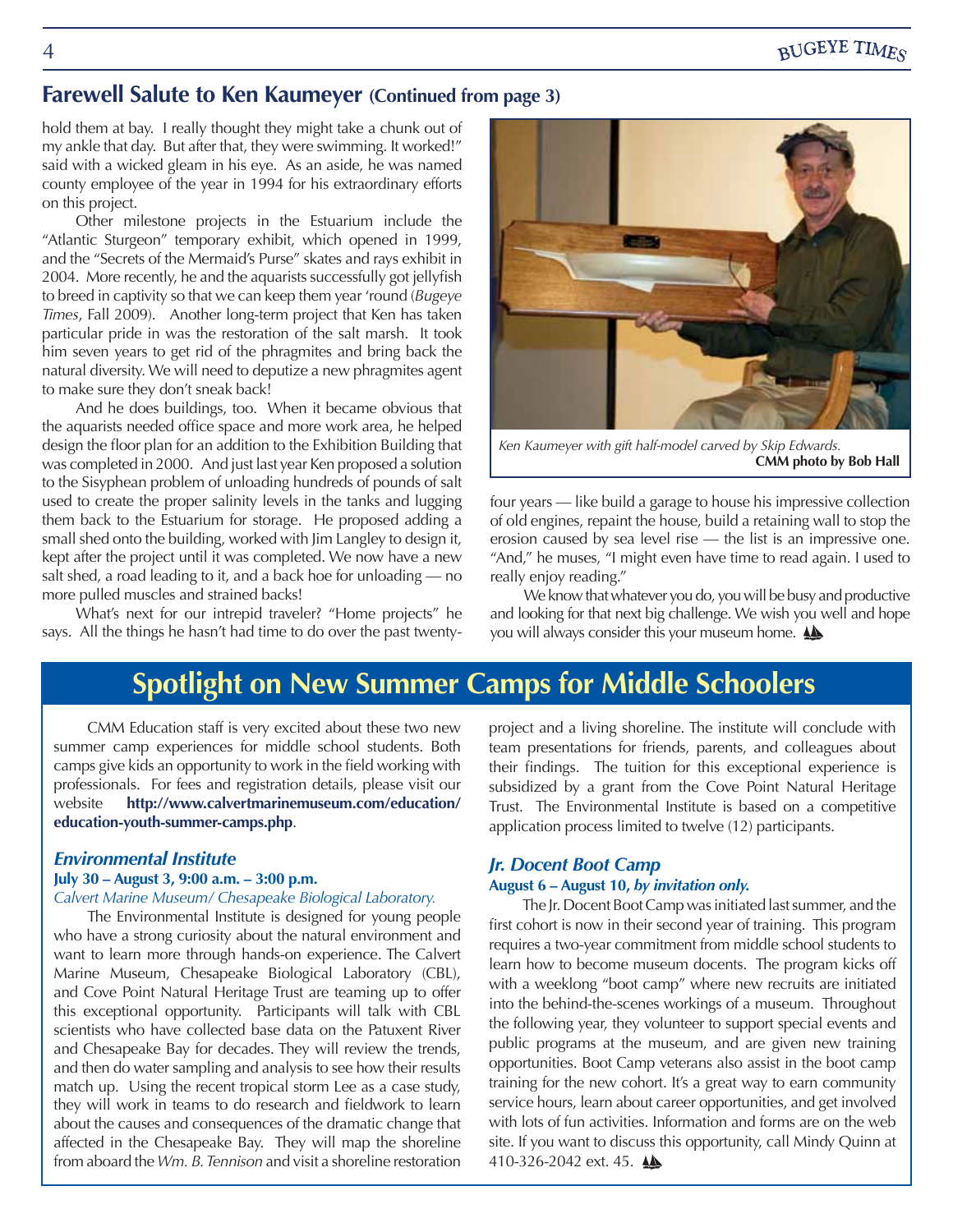# Bugeye Ball … Bugeye Ball … "The Bugeye Club"

During the Roaring Twenties, underground night clubs were found in the most unlikely places. Patrons whispered passwords to gain entry. Music, dining and dancing were found behind closed doors. There was an air of excitement and mystery — and this year, attendees of the Bugeye Ball experienced the transformation back in time first hand.









# **AND THE WINNER IS … Carly Rutherford!**

The museum raffled off an unforgettable trip for two for a private villa in Tuscany. The winner received airfare for two and one week in a private villa. *Congratulations Carly!*



# *Congratulations to our raffle winners!*



Classic Liquor Collection from Port of Call Liquors, Solomons, MD **Mark MacDougall**



The Solomons Scene Necklace exclusive design created by Heather Maertens **Gary Goodwin**



Kate Spade Pastiche Purse **Dana Small**



A Gourmet Dinner at Home for 10 from Ken's Creative Kitchen **Greg Baughman**

iPad2 **Melissa Zaverl**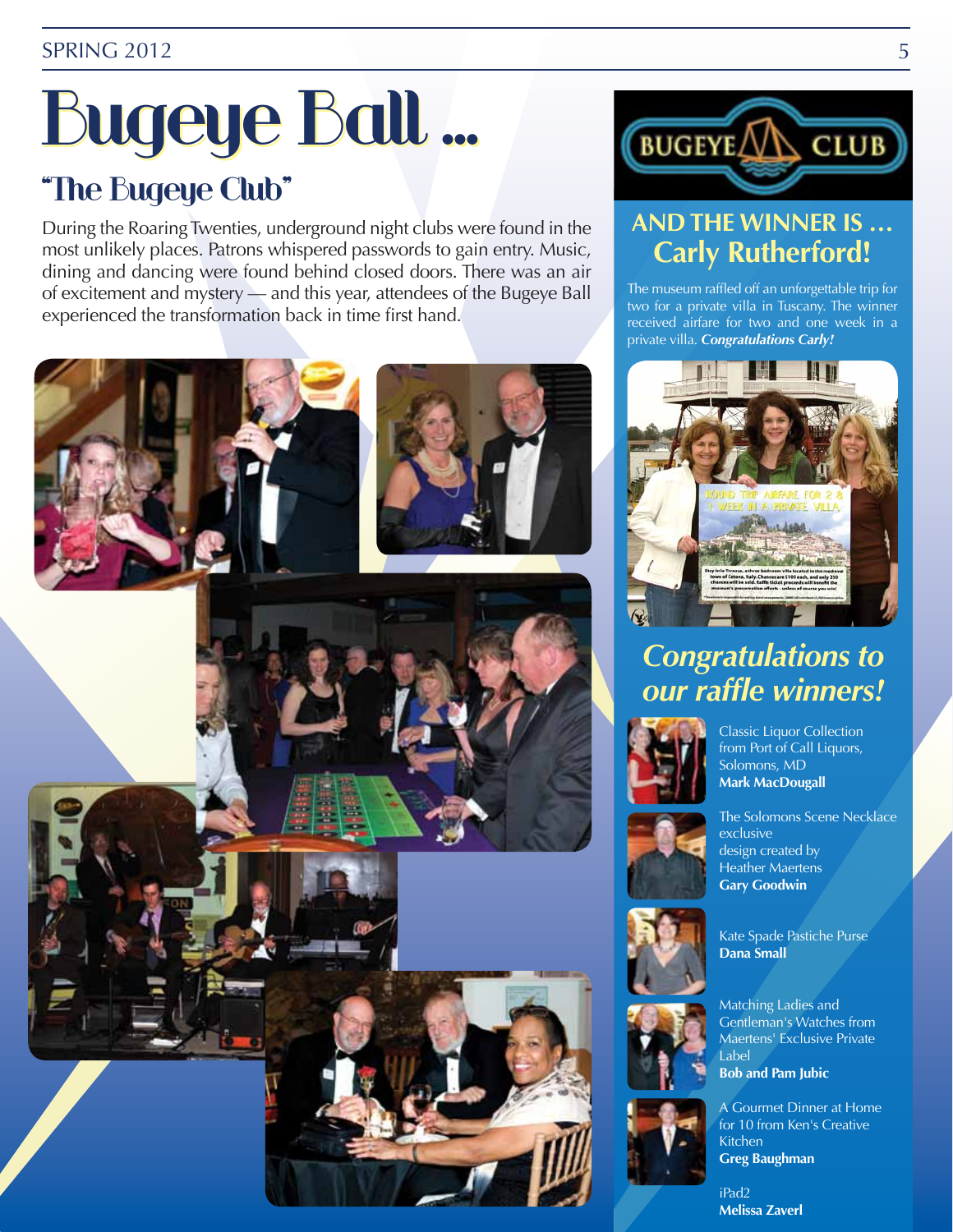### **BUGEYE TIMES**

# **Membership embershipand and Deevelelopment pment**

### **Host Your Next Event at the Calvert Marine Museum …**

Business meetings, birthdays, weddings, anniversaries, showers, parties, award ceremonies, etc. may be celebrated

at this waterfront location or aboard the historic *Wm. B. Tennison*! Reasonable rates, several location options, inside and out, are sure to make your event the best ever. Visit the website to view the brochure at **http://www. calvertmarinemuseum.com/ visiting/facilities.php** and call the Facility Rental Coordinator at 410-474-5370 to reserve your date today!



# **Bret Michaels to Perform at the Calvert Marine Museum Sunday, May 27**

*It will be "Nothin' But a Good Time!"*



Depending on the hour of the day Bret Michaels is a cultural icon, a rock god, an entrepreneur, a TV star, a father, Poison frontman and a generous donor to many charitable causes. But one thing is for certain, on Sunday, May 27 when he

performs at the Calvert Marine Museum he will be the rock star that so many of us have grown up loving.

Michaels got his start on the 1980's hair band scene as the lead singer of Poison. Since Poison's beginning, they have achieved massive success releasing eight studio albums, four live albums and selling over 30 million records worldwide and 16.5 million in the U.S. alone. The band charted 10 singles in the Top 40 on Billboard's Hot 100 including the number-one single "Every Rose Has It's Thorn." Bret's solo career has been equally successful; his most recent solo album "Custom Built" topped the charts, reaching #1 on Billboard's Hard Rock list.

Michaels' has also achieved success in the realm of reality TV as well. His "Rock of Love" series is one of the most successful in VH1's history. He also went head-to-head with some of the brightest minds in business on Donald Trump's NBC hit, "Celebrity Apprentice" where he was the last one standing.

Michaels' philanthropy is also a very important facet to his career. A lifelong diabetic he serves as a spokesperson for the American Diabetes Association. But, his charitable outreach extends far beyond diabetes; he supports a diverse array of charities and causes.

Bret Michaels may have been in the spotlight for decades, but he is certainly showing no signs of slowing down! We hope you will join us May 27 to roll (and rock!) out our 2012 Waterside Summer Concert Series.



Tickets for Bret Michael's will go on sale to members Tuesday, April 3 at 10:00 a.m. and on April 10 at

10:00 a.m. to the public. To buy your tickets during the members' pre-sale, please use the password: **rose.** 

### **Discover the Museum Store Special Benefits to Members!**

Members receive 20% off on the 20th on the 20th of EVERY MONTH in the Museum Store 20% off

Museum members receive a **10 percent discount in the Museum Store every day** and **20 percent**  off on the 20<sup>th</sup> of each month. Take advantage of these savings.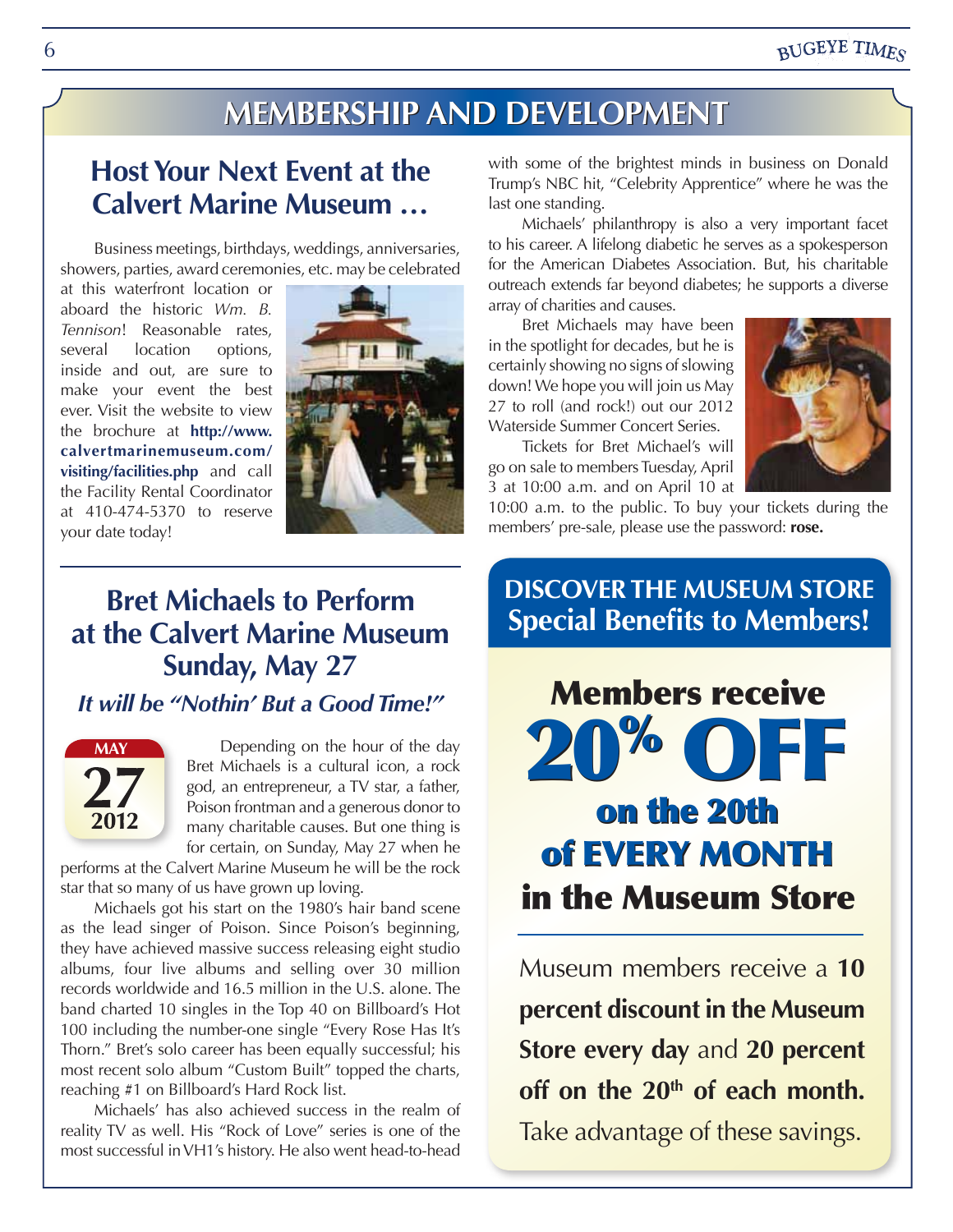# *Refurbishing the Cliff Exhibit in the Paleo Hall*

*By Sherrod Sturrock*

If you have visited the museum recently, you will have enjoyed the renovated entry hall to the paleontology exhibit, *Clues from the Cliffs*. That was just the first phase of an ongoing project to update the entire gallery. The most recent improvement is the dramatic refurbishing of the cliff face at the end of the entry gallery. The original intent of this exhibit was simply to show how paleontologists remove fossils from the cliff using a plaster field jacket. As we planned the upgrade, all agreed that the cliff could itself be part of the educational experience, and should tie directly to the new graphic animations showing how the shell layers are laid down over time.

As we began to plan the project, it quickly became obvious that it would be more than a quick cleaning and repainting job. So we decided to make the project an exhibit about how we work on exhibits, allowing visitors to see the artists at work day in and day out. Scaffolding was erected and, except for the period when spray painting was in progress, visitors could watch the entire process.

In preparation for the task, exhibits staff members Tim Scheirer and Michael Godfrey went out into the field with Stephen Godfrey, our paleontologist, to really LOOK at the cliffs. They took photographs, made drawings, and discussed how the cliffs should be treated to maximize the educational opportunities. After careful study, they chose four basic colors to use in recreating the textures on the cliff face: a base sand color, mauve, steel blue, and rust. When you visit the exhibit, look for these different layers and see how skillfully they have been used to create realistic depth and texture. They also decided to work with the original cliff form and not change that as the structural integrity was largely sound. They used painting techniques to create shadows, depth, and highlights — all without changing the original form.

They also wanted to add organic components to the cliff to make it more realistic. Tim and Stephen made a quick trip to Michaels Arts & Crafts to search for appropriate artificial greenery to work with, and Michael tramped around local ponds to gather dead grasses. These were then combined, painted, cut, and reshaped to resemble appropriate native plants. Mosses



were clued into crevices. To create the look of water percolating down the cliff face, an acrylic gloss varnish and another material called "water effects" were applied. And where water runs, iron deposits result,



and you can see that on the cliff face as well. They also had to create an additional shell layer. Since they could not embed the shells as was done originally, they had to form and paint them on. See if you can tell which layers are real shells and which are facsimiles.

Once the cliff started taking shape, the top seemed unfinished. After some discussion, Jim Langley, curator for exhibits, decided to really bite the bullet and just keep going by adding a sky — complete with birds! That meant installing drywall and additional lighting and, of course, creating a sky where none had existed before that looked real. If you look carefully, you will see a house perilously close to the cliff edge



and a very disturbed homeowner in the window peering down. There is an osprey with a fish in its talons that is cleverly hiding a sprinkler head, and high above a bald eagle that is doing double duty eyeing the osprey's catch

and hiding a dent in the ceiling! The entire ceiling uses the ageold technique of Trompe l'oeil, French for "deceive the eye." Like the great painters of the Renaissance, Tim and Michael had to create a sky that looked realistic from below. For the discerning viewer, there are also tiger beetles happily ensconced up toward the top of the cliff, their favored habitat, and even a few surprises that emerged during the process.

Throughout his career, Tim has had the opportunity to paint many ceilings, but this was Michael's first experience. When asked about the experience, Tim answered, "It's as valuable as going to college because you're learning on the job from an expert. That's the artistic tradition handed down through the generations. There are things you just can't learn in books." Michael agreed, saying, "It was great working with Tim and having the opportunity to use new techniques. It's my preferred way of learning." But Tim quickly amended "the academic part is important too — you need both." Michael just grinned: "I feel like I'm part of a long-standing artistic tradition." **LA**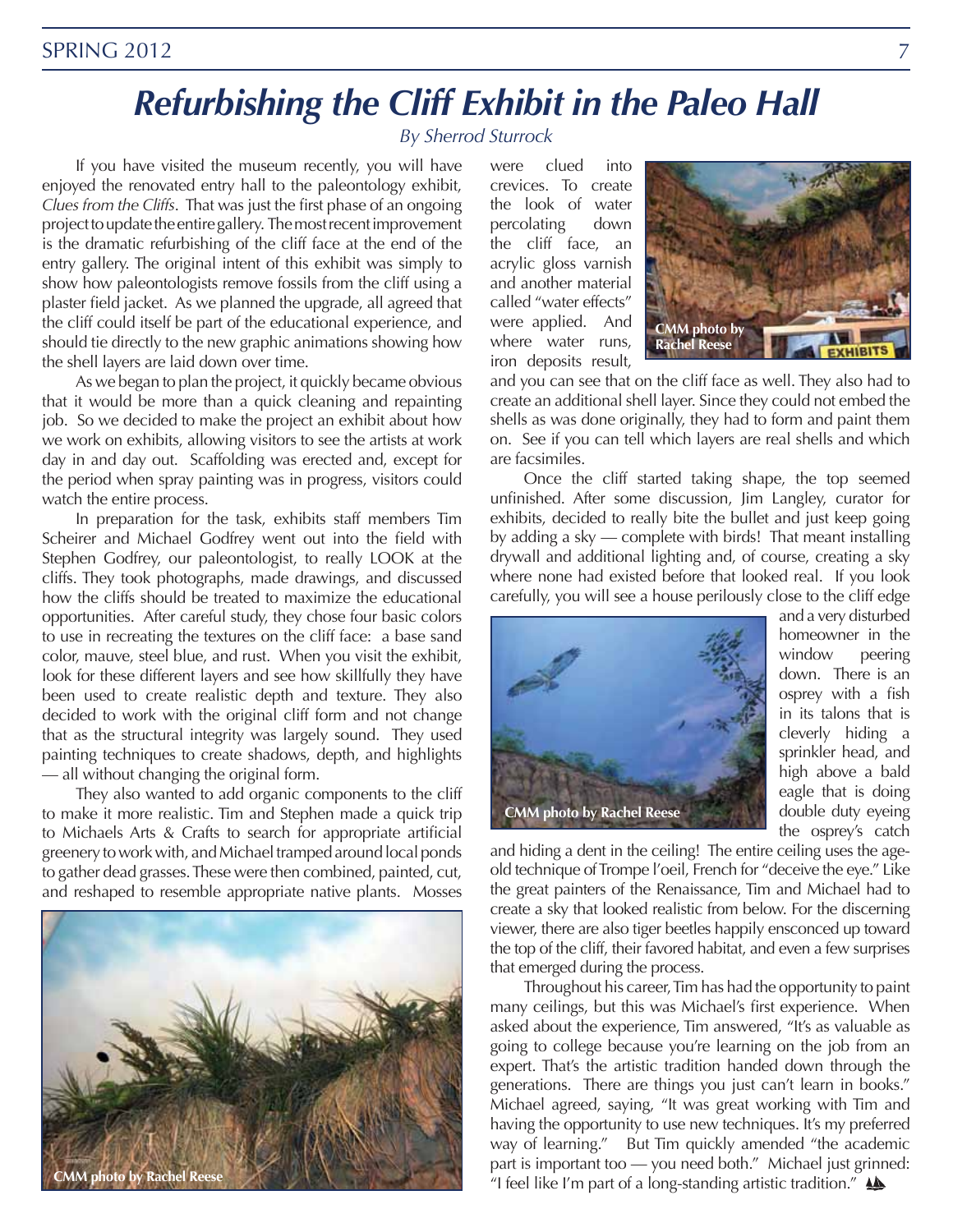# *Cove Point Lighthouse Progress*

After years of planning, fundraising, preservation, and renovation, the finishing touches are being put on the Cove Point Lighthouse site. The home has a new roof, the original eyebrow windows were replaced, and the old drywall was removed so that new wiring, plumbing, a sprinkler system, and Wi-Fi could be installed.

We are excited to say that the walls are being painted, the floors sanded and stained, and the kitchen cabinets installed. The fully furnished site is scheduled to open this summer and will be available to rent as a three, four, or seven day vacation rental. The keepers' home is a duplex and has a total of six bedrooms, four full baths, two half baths, two kitchens, a shared front porch, washers and dryers, and over four acres of fenced privacy. This active lighthouse site enjoys sprawling beaches and vast views of the Chesapeake Bay. Renters can choose to stay in just one side and rent three bedrooms of the duplex, or rent the entire six-bedroom site and open the dividing doors between the two sides to enjoy the whole building. The grounds will also get a facelift so they can be used as a special event site for weddings, reunions, and family gatherings.

Many individuals and businesses in the community have made this preservation effort possible, and we look forward to unveiling the finished site to them and to you this summer. Please check our website for the latest updates and information, or call Vanessa Gill at 410-326-2042, ext. 18.



### **UPDATE ON EDUCATION PROGRAMS**

The education department is planning for a very different kind of year in 2013 as we contemplate the impact of closing the museum for two months for renovations. We are developing an exciting new outreach program that will take our programs out into the schools. This is something we have discussed for years, but other priorities have taken precedence. Now, it is **the** priority. These programs will also be available to pre-schools, scout groups, senior centers, summer camps, and libraries — in short, anyone who is interested, so stay tuned.

Our summer camps are off to a great start. As part of our emphasis on membership, we offered the first members-only camp — our most popular, "Build Your Own Canoe." This year we are partnering with the "Spirit of America" program offered by the Sailing Center Chesapeake to offer a two-week camp. During the first week the kids will build a wooden canoe at CMM, and the second week they will learn boating safety at the Sailing Center in St. Mary's County. We also offered museum members the opportunity to sign up ahead of the general public, and you obviously appreciated the opportunity. Our camps are filling very quickly, and we gained several new members in the process.

Another new initiative with ties to membership is the CMM "Camp-in Overnight" programs, that are also offered for a birthday party. In order to book an overnight, you must be a member, although you can invite anyone you like along for the fun. Check out our website to see the different themes and for all the details, **http://www.calvertmarinemuseum.com/education/educationfamily-overnights.php**.

We are very excited to be working with PNC Bank's "Grow Up Great" program. This national effort provides funding for programming aimed at pre-school-age children. We will be

enhancing our Sea Squirts and Little Minnows programs with PNC help, as well as developing new initiatives for this age group. We also received a grant from Washington Gas to support our Fossil Fuel Fund initiative — a program to underwrite the cost of busses for school fieldtrips. Many thanks to the members of the business community for their vital continued support.  $\triangle$ 

### **AL LAVISH HONORED FOR YEARS OF VOLUNTEER SERVICE**

The Patuxent Small Craft Guild honored Al Lavish for his thirty-one years of service as secretary/treasurer of the guild at their annual meeting on 4 February 2012. Al was one of the founders of the guild when it began on 19 January 1981 and has been responsible for many of its accomplishments. CMM's very popular toy boatbuilding program has been his



specialty for years, and he has helped thousands of young people construct these toy boats. He has made many other contributions to the guild and to CMM, including co-authoring with boatwright George Surgent a pamphlet on *Early Chesapeake Single-Log Canoes* in 1983. Al was CMM's 2010 Volunteer of the Year and was one of Calvert County' Beautiful People that same year.

Al Lavish's service as a volunteer at CMM has extended beyond the thirty-one years with the guild, going back into the late 1970s, making him the longest-serving active volunteer at CMM. His recognition is well deserved.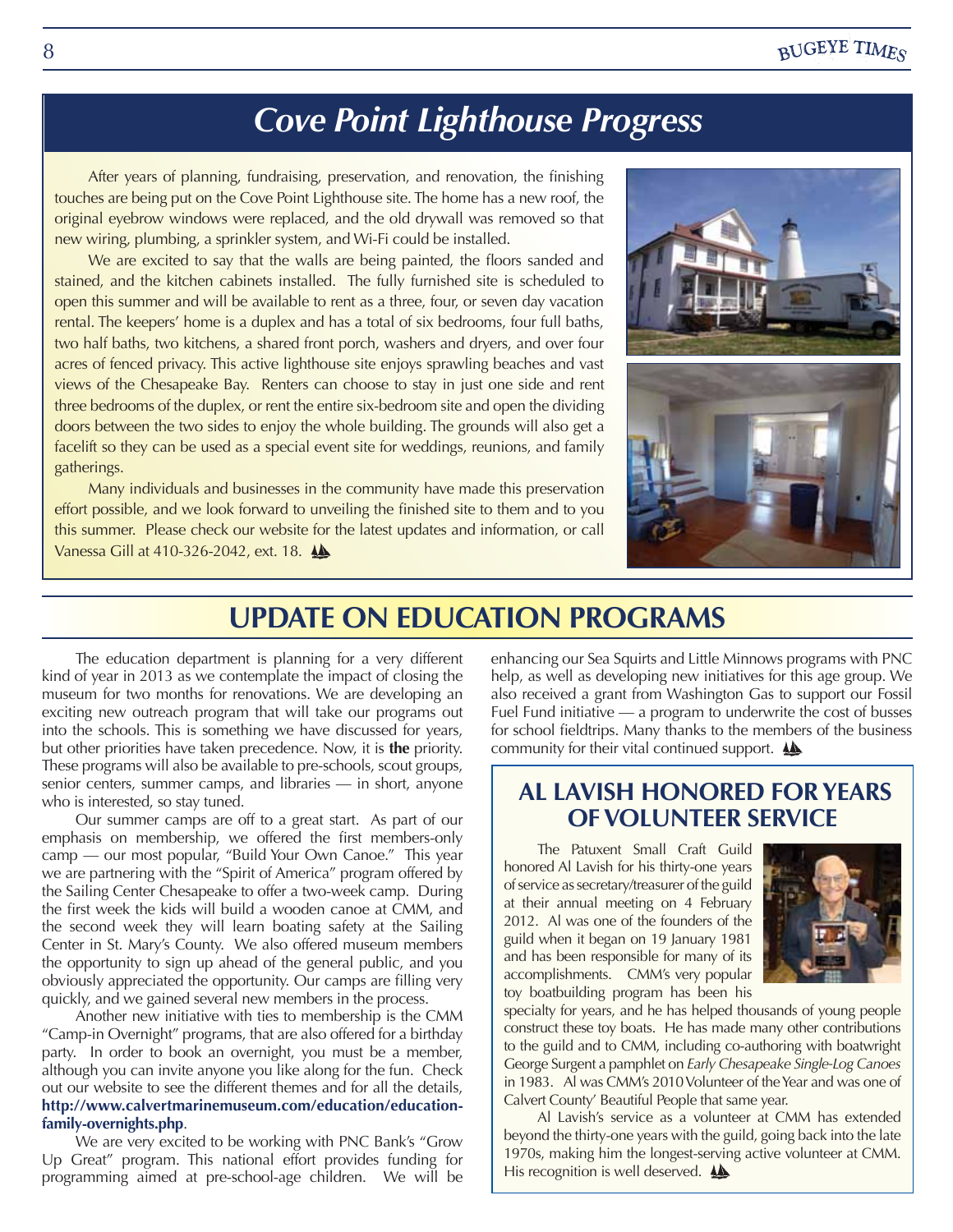# *Welcome* **Volunteer —** *the Museum's Newest Addition*

*Many of you will remember the* Marie Theresa*, the old boat that sat between the Administration Building and the Exhibition Building for years. When it became dilapidated to the point of being unsafe, it was given a proper old boat burial and the Patuxent Small Craft Guild undertook the job of building a replacement. Dozens of volunteers, under the direction of CMM boatwright George Surgent, spent hundreds of hours building a "land boat" that can serve many uses.* 

### **Mast Raising, by Butch Garren**

Guild members raised the masts for the Calvert Marine Museum's newly built bugeye sailboat in late February, approximately one year after starting the project. Masts were stepped with the help of a Grade-All from the county's highway maintenance department. The vessel, permanently mounted on the front lawn of the museum, is a scaled-down version of a classic Chesapeake Bay bugeye. The bugeye is a two-masted sailing craft that was originally developed in the nineteenth century for oyster dredging. The bugeye is the museum's icon, and this boat will do double duty — being both ornamental and useful for education programs and events. The boat has a length on deck (LOD) of thirtyone feet, while the overall length (OAL) is forty-three feet. The beam (width) is nine feet. The taller mast is thirty-two feet high.



*Volunteer,* the newly selected name for the craft, was built and funded by the volunteers of the Patuxent Small Craft Guild (PSCG) under the direction of CMM's boatwright George Surgent and PSCG president Bill Lake. The cost so far is about \$4,000 dollars. Yet to come are sails, access steps, and other enhancements that will be enjoyed by museum visitors. The guild earns money by raffling off the canoes that members build and by running the activity of building toy boats at major museum events.  $\triangle$ 

*We are delighted to announce the formation of a new club at CMM: The Purple Martin Club headed up by enthusiast Ken Ritter.* 

### **Why Purple Martins?**  *By Ken Ritter*

I am enthusiastic about starting a Purple Martin Club for people who enjoy these sociable birds or want to learn more about them. Purple martins are the largest member of

the swallow family in North America. They spend the nonbreeding season in South America then migrate back



to North America to nest. Unlike most wild birds, they are totally dependent on humansupplied housing. If you have seen fancy bird houses or gourds hanging in someone's yard, that is a purple martin colony. There is evidence that even Native Americans encouraged these colonies.

As a club, our first order of business is to put up housing to attract a colony to the museum marsh. Once established, we can use the colony to educate visitors about the benefits of these birds and their inherent entertainment value in the hope others will want to start their own colony. Maintaining a healthy purple martin colony requires "tender love and care" to ensure they have a successful nesting season, giving club members plenty of work to do.

Around the middle of April the purple martins normally arrive in Maryland from their long migration to Brazil to build their nests and raise their young. During this process humans take an active role by keeping house sparrows and starlings away from nesting in the houses or destroying martin nests and by making sure predators, such as snakes, raccoons, hawks, and crows, do not disturb the nesting process. Once the eggs hatch, nests need to be checked weekly to monitor the young birds' progress.

Clearly we will need lots of members to do all the work. Training will be provided to all who are interested. Once the colony is established, everyone at the museum will want to visit with the purple martins because they are a very social bird with a beautiful song, and they love human interaction.

If you are interested in learning more, look for the training announcement or contact Ken Ritter at 301-481-8536.